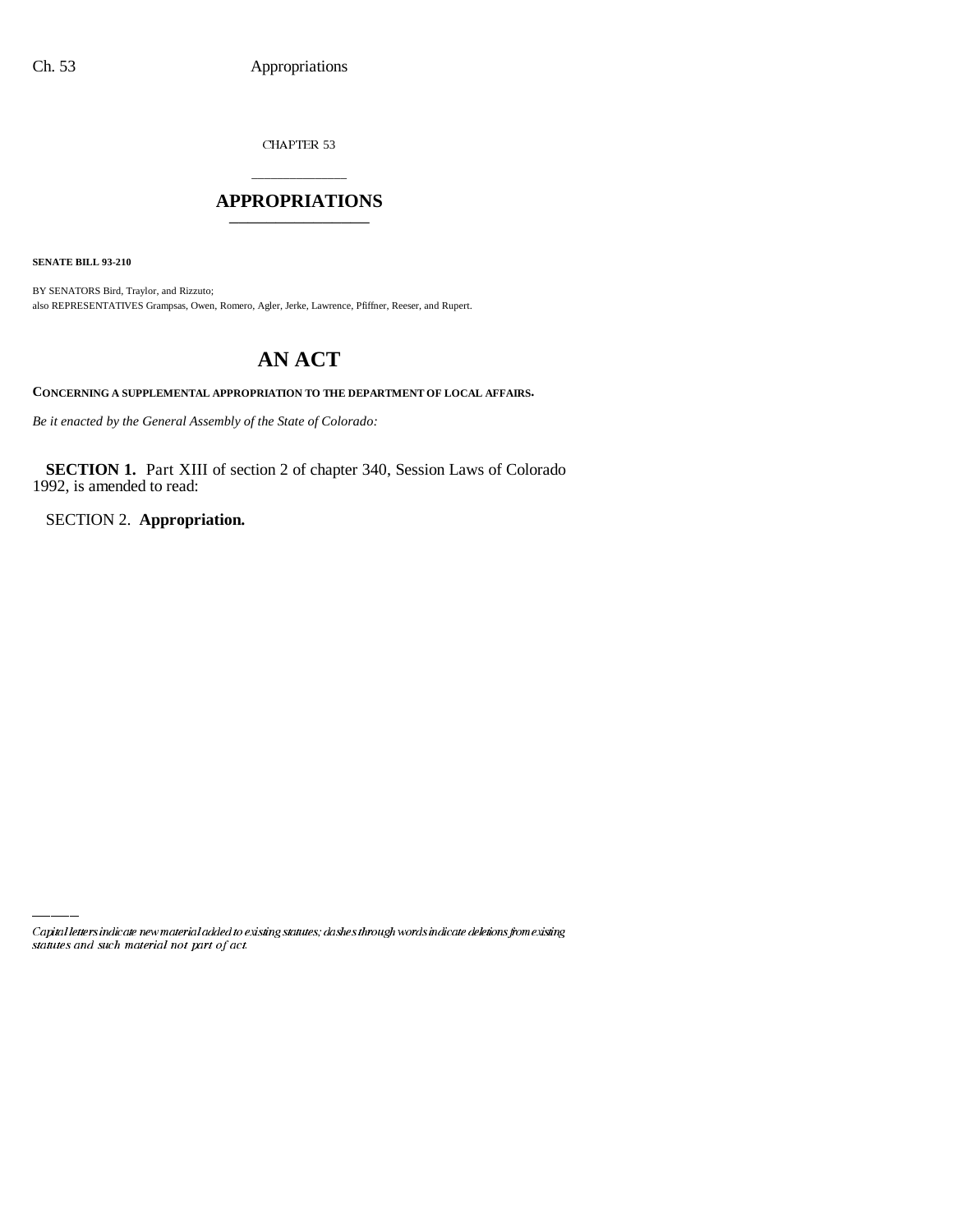# Appropriations Ch. 53

|                   |              | <b>APPROPRIATION FROM</b> |              |               |  |
|-------------------|--------------|---------------------------|--------------|---------------|--|
| <b>ITEM &amp;</b> | <b>TOTAL</b> | <b>GENERA</b>             | <b>CASH</b>  | <b>FEDERA</b> |  |
| <b>SUBTOT</b>     |              | L FUND                    | <b>FUNDS</b> | L FUNDS       |  |
| AI.               |              |                           |              |               |  |
|                   |              | S                         | S            | \$            |  |

#### **PART XIII DEPARTMENT OF LOCAL AFFAIRS**

| (1) ADMINISTRATION<br><b>Personal Services</b> |         |                      |                           |                                |         |
|------------------------------------------------|---------|----------------------|---------------------------|--------------------------------|---------|
| <b>Executive Director</b>                      | 691,317 |                      | 344,233<br>$(8.0$ FTE $)$ | 347,084 $(T)^a$<br>$(6.0$ FTE) |         |
| <b>Employment Security</b>                     |         |                      |                           |                                |         |
| Payments <sup>1</sup>                          | 2,472   |                      | 1,574                     | 638 <sup>b</sup>               | 260     |
| Group Health and Life                          | 300,800 |                      | 191,519                   | 77,667                         | 31,614  |
| Short-term Disability                          | 16,933  |                      | 10,781                    | 4,372 $\degree$                | 1,780   |
| <b>Salary Survey</b>                           | 45,783  |                      | 35,844                    | 5,878 b                        | 4,061   |
| <b>Workers' Compensation</b>                   | 46,038  |                      | 42,355                    | $3,683$ <sup>b</sup>           |         |
|                                                | 73,765  |                      | 67,864                    | 5,901 $^{\rm b}$               |         |
| <b>Operating Expenses</b>                      | 468,857 |                      | 312,934                   | 65,898 <sup>d</sup>            | 90,025  |
| <b>Travel Expenses</b>                         | 161,519 |                      | 82,815                    | $17,519$ (T)                   | 61,185  |
|                                                |         |                      |                           |                                |         |
| <b>Legal Services</b>                          | 104,669 |                      | 83,735                    | 17,794 <sup>b</sup>            | 3,140   |
| Purchase of Services from                      |         |                      |                           |                                |         |
| Computer Center <sup>2</sup>                   | 3,018   |                      | 2,706                     | 312 <sup>b</sup>               |         |
| Payment to Risk Management                     |         |                      |                           |                                |         |
| and Property Funds                             | 6,378   |                      | 5,740                     | 638h b                         |         |
|                                                | 8,797   |                      | 7,917                     | 880 <sup>b</sup>               |         |
| Vehicle Lease Payments                         | 58,560  |                      | 58.560                    |                                |         |
|                                                | 59,968  |                      | 59,968                    |                                |         |
| <b>ADP</b> Capital Outlay                      | 18,450  |                      | 16,450                    | 2,000 <sup>b</sup>             |         |
| <b>Leased Space</b>                            | 23,121  |                      | 21,157                    | 284 (T)                        | 1,680   |
|                                                |         |                      |                           |                                |         |
| Capitol Complex Leased                         | 265,623 |                      | 240,787                   | $7,677$ s                      | 17,159  |
| Space                                          |         |                      |                           |                                |         |
| <b>Grand Junction Office</b>                   |         |                      |                           |                                |         |
| <b>Building Leased Space</b>                   | 17,797  |                      | 9,852                     | 739 $(T)$                      | 7,206   |
|                                                |         |                      |                           |                                |         |
| <b>Health Data Commission</b>                  | 336,696 |                      | 202,922                   | $133,774$ <sup>i</sup>         |         |
| 70                                             |         |                      |                           |                                |         |
|                                                |         |                      | $(3.5$ FTE)               | $(1.0$ FTE)                    |         |
| <b>Health Data Commission</b>                  |         |                      |                           |                                |         |
| <b>Travel Expenses</b>                         | 2.796   |                      | 1,570                     | $1,226$ <sup>i</sup>           |         |
| Youth Services Corps                           | 100,000 |                      |                           | $100,000^{\frac{1}{3}}$        |         |
| Fund                                           |         |                      |                           |                                |         |
| Indirect Cost Assessment                       | 347,084 |                      |                           | $160,064$ (T)                  | 187,020 |
|                                                |         |                      |                           |                                |         |
|                                                |         | <del>3.017.911</del> |                           |                                |         |

3,049,465

<sup>a</sup> Of this amount, \$129,582 shall be from statewide indirect cost recoveries, and \$217,502 shall be from

departmental indirect cost recoveries.<br><sup>b</sup> Of these amounts, \$1,668(T) for Group Health and Life shall be from the State Lottery Fund, and the balance

shall be from various cash sources within the Department.<br>
Fhis amount shall be from various cash sources.<br>

<sup>d</sup> Of this amount, it is anticipated that \$23,667(T) shall be from Impact Assistance Funds, \$18,113 shall be from

user charges for the Automated Mapping System, \$13,118(T) shall be from the State Lottery Fund, and \$11,000(T) shall be from Low Income Energy Assistance Weatherization Funds.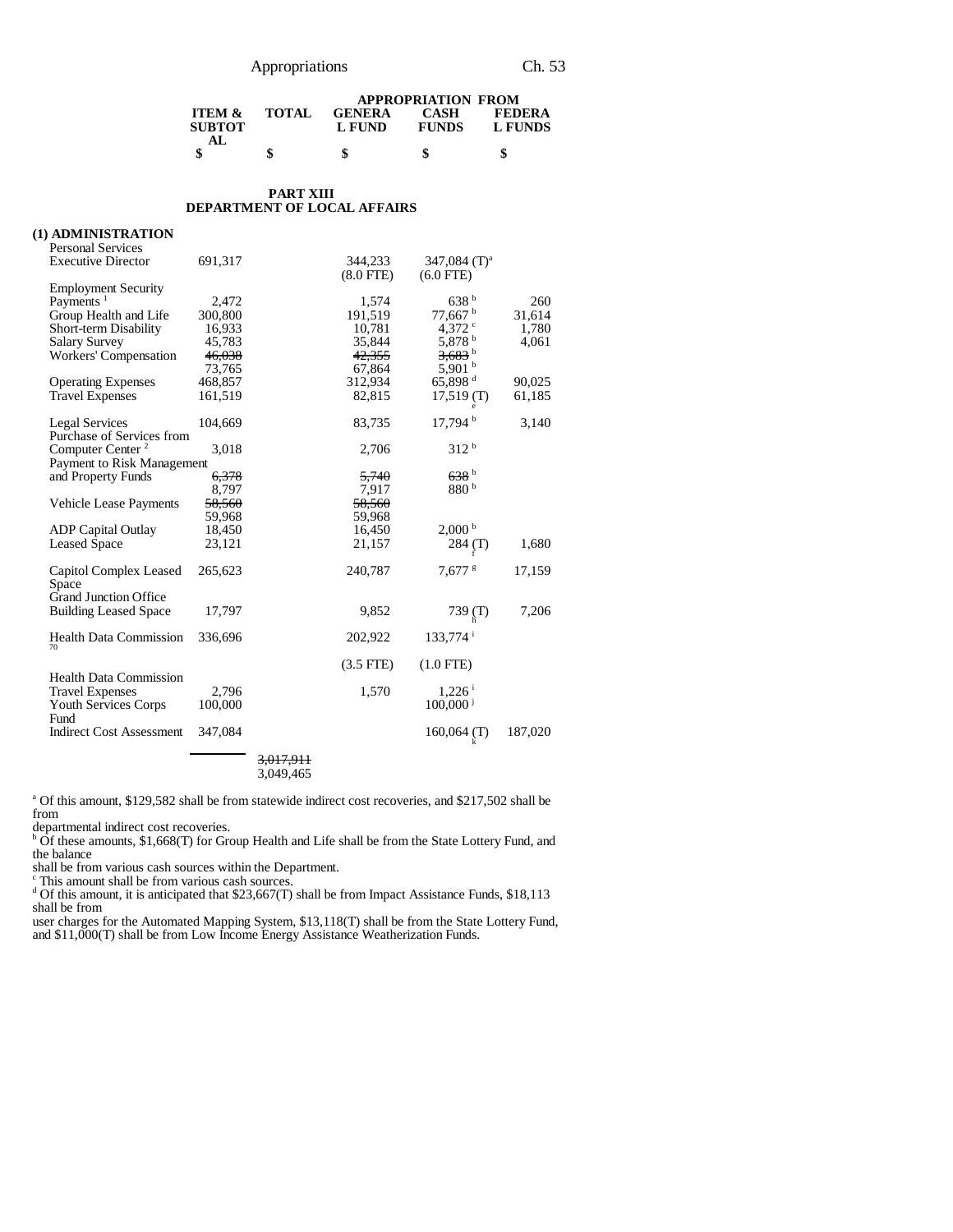|                                           |              |                         | <b>APPROPRIATION FROM</b>   |                          |
|-------------------------------------------|--------------|-------------------------|-----------------------------|--------------------------|
| <b>ITEM &amp;</b><br><b>SUBTOT</b><br>AL. | <b>TOTAL</b> | <b>GENERA</b><br>L FUND | <b>CASH</b><br><b>FUNDS</b> | <b>FEDERA</b><br>L FUNDS |
|                                           |              |                         |                             |                          |

<sup>e</sup> Of this amount, it is anticipated that \$16,208 shall be from Impact Assistance Funds and \$1,311 shall be from

the State Lottery Fund. f This amount shall be from Impact Assistance Funds. g Of this amount, \$6,862(T) shall be from Impact Assistance Funds, and \$815 shall be from the State

Lottery Fund. h This amount shall be from Impact Assistance Funds. i Of these amounts, \$75,000 shall be from private sources and \$60,000(T) shall be from the

Department of Social Services.<br><sup>j</sup> This amount shall be from private donations.<br><sup>k</sup> Of this amount, it is anticipated that \$54,320 shall be from Impact Assistance Funds, \$10,468 shall be from the State Lottery Fund, \$10,082 shall be from Local Utility Management Funds, and \$85,194 shall be from the Tourism Promotion Fund.

#### **(2) PROPERTY TAXATION**

| <b>Board of Assessment</b><br>Appeals                                                     | 599,808                       |           |                         |                                          |                           |
|-------------------------------------------------------------------------------------------|-------------------------------|-----------|-------------------------|------------------------------------------|---------------------------|
|                                                                                           | (16.0)<br>FTE)                |           |                         |                                          |                           |
| <b>Board of Assessment</b><br><b>Appeals Travel Expenses</b><br><b>Property Taxation</b>  | 11,202<br>1,813,208<br>(42.0) |           |                         |                                          |                           |
| Property Tax Advisory<br>Committee<br>State Board of<br>Equalization                      | FTE)<br>2,576<br>17,109       |           |                         |                                          |                           |
|                                                                                           |                               | 2,443,903 | 2,443,903               |                                          |                           |
| (3) COMMUNITY<br><b>DEVELOPMENT</b><br>(A) Division of Housing                            |                               |           |                         |                                          |                           |
| <b>Personal Services</b>                                                                  | 749,504                       |           | 749,504<br>$(15.0$ FTE) |                                          |                           |
| <b>Factory Built Commercial</b><br><b>Buildings Inspections</b>                           | 44,410                        |           |                         | 44,410 $a$<br>$(1.0$ FTE)                |                           |
| HUD Programs -<br><b>Personal Services</b>                                                | 164,100                       |           |                         |                                          | 164,100<br>$(4.0$ FTE $)$ |
| Housing Rehabilitation and                                                                |                               |           |                         |                                          |                           |
| Construction Grants <sup>71</sup><br><b>Section 8 Grants</b><br><b>Housing Assistance</b> | 600,000<br>2,090,000          |           | 600,000                 |                                          | 2,090,000                 |
| Voucher Program                                                                           | 1,350,000                     |           |                         |                                          | 1,350,000                 |
| <b>Emergency Shelter</b><br>Program                                                       | 348,400                       |           |                         |                                          | 348,400                   |
| HUD Housing Assistance 6,800,000<br><b>Rental Assistance</b>                              |                               |           |                         |                                          | 6,800,000                 |
| <b>Demonstration Program</b>                                                              | 500,000                       |           |                         | $500,000^{\mathrm{b}}$<br>$(0.5$ FTE $)$ |                           |
| Low Income Energy Assistance<br>Program - Training and                                    |                               |           |                         |                                          |                           |
| <b>Technical Assistance</b>                                                               | 375,000                       |           |                         | 375,000 $(T)^c$<br>$(3.9$ FTE)           |                           |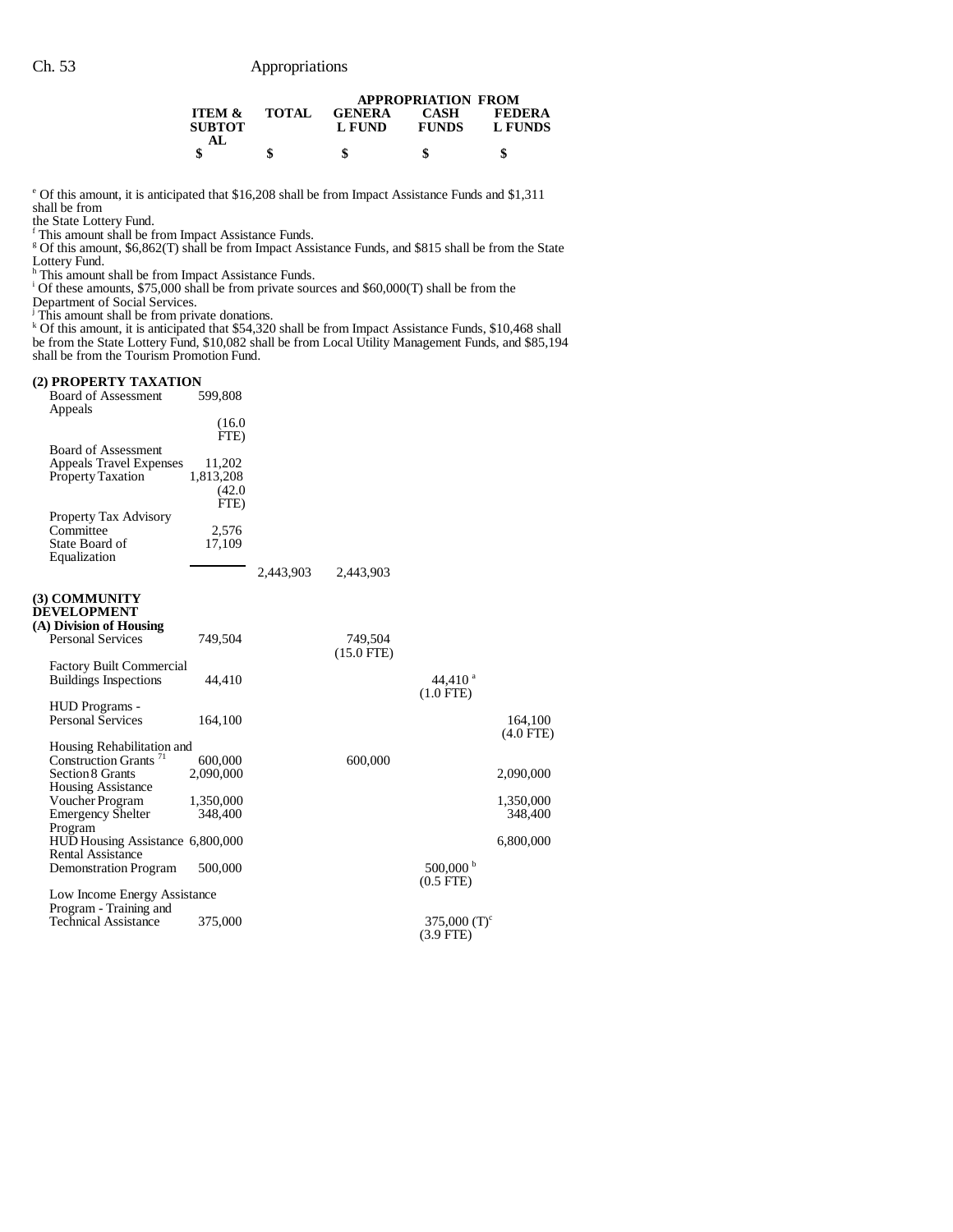|                                    |                                                                            |                                | <b>APPROPRIATION FROM</b>   |                                 |  |
|------------------------------------|----------------------------------------------------------------------------|--------------------------------|-----------------------------|---------------------------------|--|
| <b>ITEM &amp;</b><br><b>SUBTOT</b> | <b>TOTAL</b>                                                               | <b>GENERA</b><br><b>L FUND</b> | <b>CASH</b><br><b>FUNDS</b> | <b>FEDERA</b><br><b>L FUNDS</b> |  |
| \$                                 | \$                                                                         | \$                             | \$                          | \$                              |  |
|                                    |                                                                            |                                |                             |                                 |  |
| 2.884,000                          |                                                                            |                                |                             |                                 |  |
|                                    |                                                                            |                                |                             |                                 |  |
|                                    |                                                                            |                                |                             |                                 |  |
|                                    |                                                                            |                                |                             |                                 |  |
|                                    |                                                                            |                                |                             | 281,000                         |  |
|                                    |                                                                            |                                |                             | $(7.9$ FTE)                     |  |
| 3,557,000                          |                                                                            |                                |                             | 3.557.000                       |  |
| 19.743.41                          |                                                                            |                                |                             |                                 |  |
|                                    |                                                                            |                                |                             |                                 |  |
|                                    | AL<br>Weatherization Program and<br>Administration Training and<br>281,000 |                                |                             | 2,884,000 $(T)^c$               |  |

<sup>a</sup> This amount shall be from building inspection fees.<br><sup>b</sup> This amount shall be from private donations.<br><sup>c</sup> These amounts shall be from the Department of Social Services.

|  |  |  |  | (B) Division of Local Government |
|--|--|--|--|----------------------------------|
|--|--|--|--|----------------------------------|

| <b>Personal Services</b>               | 965,261 | 939,489<br>$(18.7$ FTE) | 25,772 <sup>a</sup><br>$(0.5$ FTE $)$ |
|----------------------------------------|---------|-------------------------|---------------------------------------|
| Local Utility Management<br>Assistance | 69.228  |                         | 69,228<br>$(1.5$ FTE $)$              |
| <b>Local Government Training</b>       |         |                         |                                       |
| <b>Seminars</b>                        | 40,000  |                         | 40,000 $\degree$                      |
| <b>Bond Allocation</b>                 | 3,000   | 3,000                   |                                       |
| Committee                              |         |                         |                                       |
| Non-rated Public                       | 26,800  |                         | 26,800 <sup>d</sup>                   |
| <b>Securities</b>                      |         |                         |                                       |
|                                        |         |                         | $(0.5$ FTE $)$                        |
| W.K. Kellogg Foundation                |         |                         |                                       |
| <b>Grant</b>                           | 50,000  |                         | $50,000$ $\degree$                    |
|                                        | 154,289 |                         |                                       |
|                                        |         |                         |                                       |

<sup>a</sup> This amount shall be from user charges for the Automated Mapping System.<br><sup>b</sup> This amount shall be from the Colorado Water Resources and Power Development Authority pursuant to Section

37-95-107.6, C.R.S.<br>
<sup>c</sup> This amount shall be from fees paid by seminar participants.<br>
<sup>d</sup> This amount shall be from a private foundation.<br>
<sup>e</sup> This amount shall be from a private foundation.

#### **(C) Conservation Trust Fund**

| <b>Personal Services</b>          | 55,862      |                           |
|-----------------------------------|-------------|---------------------------|
|                                   | $(1.0$ FTE) |                           |
| Conservation Trust Fund 16,400,00 |             |                           |
|                                   |             |                           |
|                                   | 16.455.86   | $16.455.862$ <sup>a</sup> |
|                                   |             |                           |

<sup>a</sup> This amount shall be from the State Lottery Fund pursuant to Section 24-35-210(4)(a), C.R.S.

 $2,037,442$ <sup>a</sup>

#### **(D) Gaming Contiguous Counties Impact Fund**

| <b>Personal Services</b> | 37.442      |
|--------------------------|-------------|
|                          | $(1.0$ FTE) |
| Grants                   | 2,000,000   |
|                          | 2.037.442   |
|                          | 39.391.007  |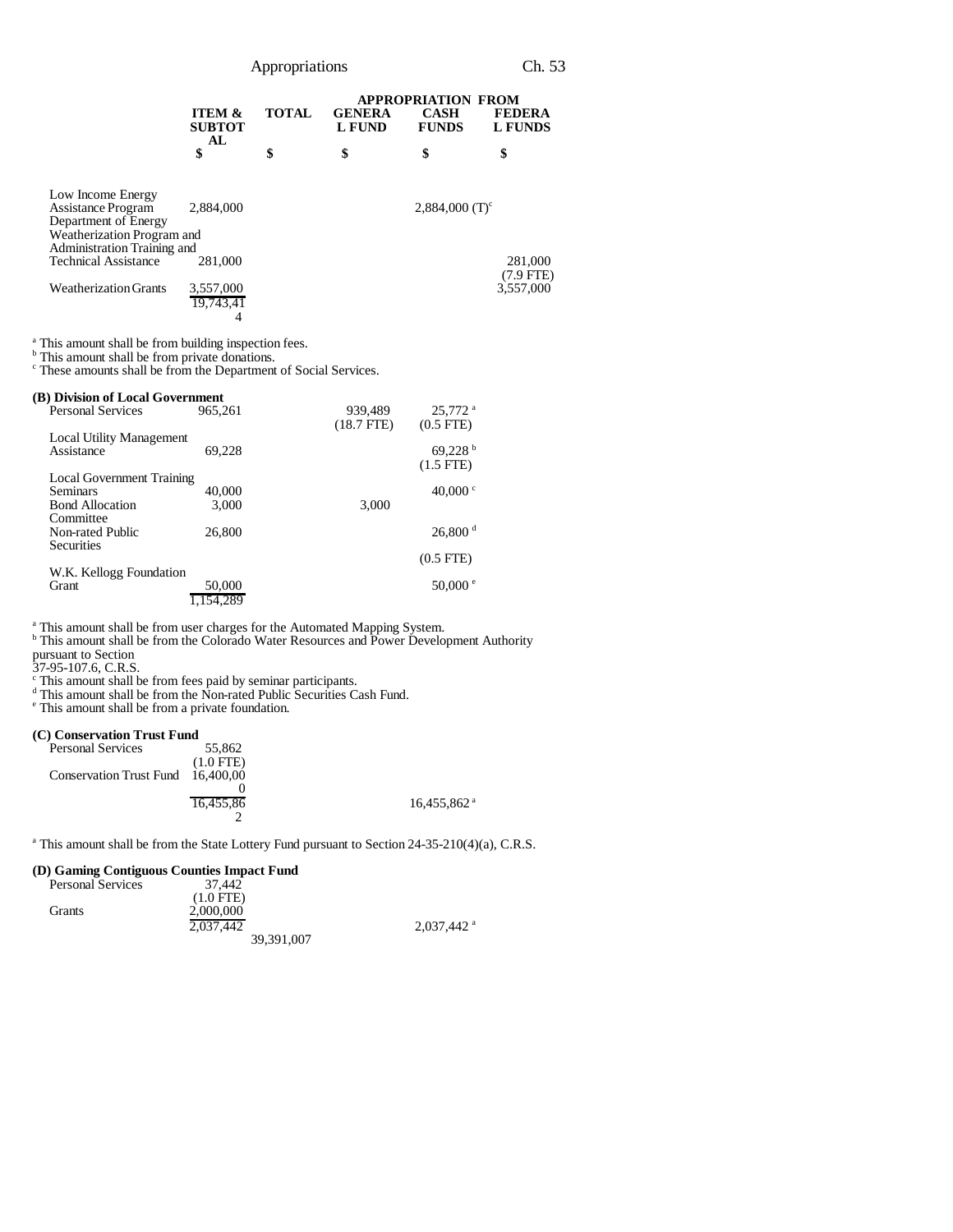### Ch. 53 Appropriations

|                                    |              |                         | <b>APPROPRIATION FROM</b>   |                          |  |
|------------------------------------|--------------|-------------------------|-----------------------------|--------------------------|--|
| <b>ITEM &amp;</b><br><b>SUBTOT</b> | <b>TOTAL</b> | <b>GENERA</b><br>L FUND | <b>CASH</b><br><b>FUNDS</b> | <b>FEDERA</b><br>L FUNDS |  |
| АI                                 | \$           | \$                      |                             |                          |  |

<sup>a</sup> This amount shall be from the Gaming Contiguous Counties Impact Fund pursuant to Section 12-47.1-1401, C.R.S.

#### **(4) ECONOMIC DEVELOPMENT**

#### **(A) Community Development**

| (1) Field Services     |           |              |                      |             |
|------------------------|-----------|--------------|----------------------|-------------|
| Program Costs          | 1.393.682 | 759.077      | 359.605 $^{\circ}$   | 275,000     |
|                        |           | $(12.0$ FTE) | $(7.0$ FTE)          | $(5.6$ FTE) |
| <b>Travel Expenses</b> | 48.332    | 44.179       | $4.153$ <sup>a</sup> |             |
|                        | 1.442.014 |              |                      |             |

<sup>a</sup> Of these amounts, \$55,000(T) shall be from the Tourism Promotion Fund, \$58,649 is anticipated to be from the Local Government Mineral Impact Fund pursuant to Section 34-63-102(5)(a), C.R.S., and \$250,109(T) is anticipated to be from Impact Assistance Funds.

| (2) Office of Emergency |           |                        |                      |
|-------------------------|-----------|------------------------|----------------------|
| Management              | 7.208.315 | $123.400$ <sup>a</sup> | 7.084.915            |
|                         |           | $(0.5$ FTE)            | $(19.5 \text{ FTE})$ |

<sup>a</sup> Of this amount, \$100,000 shall be from Local Government Emergency Training Programs and \$23,400 shall be from the Highway Users Tax Fund.

| $(3)$ Grants<br><b>Community Services</b><br><b>Block Grant</b> | 3,500,000      |                           | 3,500,000  |
|-----------------------------------------------------------------|----------------|---------------------------|------------|
| <b>Community Development</b>                                    |                |                           |            |
| <b>Block Grant</b>                                              | 13,000,00      |                           | 13,000,000 |
| Severance Tax Funds                                             | 15,000,00      | $15,000,000$ <sup>a</sup> |            |
| Mineral Impact Funds                                            | 15,000,00      | $15,000,000^{\mathrm{b}}$ |            |
|                                                                 | 46,500,00<br>0 |                           |            |

<sup>a</sup> This amount is anticipated to be from the Local Government Severance Tax Fund pursuant to Section

39-29-110(1)(a), C.R.S. b This amount is anticipated to be from the Local Government Mineral Impact Fund pursuant to Section

34-63-102(5)(a), C.R.S.

| (4) Office of Rural Job Training |           |           |
|----------------------------------|-----------|-----------|
| Program Costs                    | 7.413.483 |           |
|                                  | (38.0     |           |
|                                  | FTE)      |           |
| <b>Travel Expenses</b>           | 75,000    |           |
|                                  | 7.488.483 | 7,488,483 |

**(B) Economic Development**

| (1) Motion Picture and<br><b>Television Production</b> |             |
|--------------------------------------------------------|-------------|
| Program Costs                                          | 339.314     |
|                                                        | $(6.0$ FTE) |
| <b>Travel Expenses</b>                                 | 12.954      |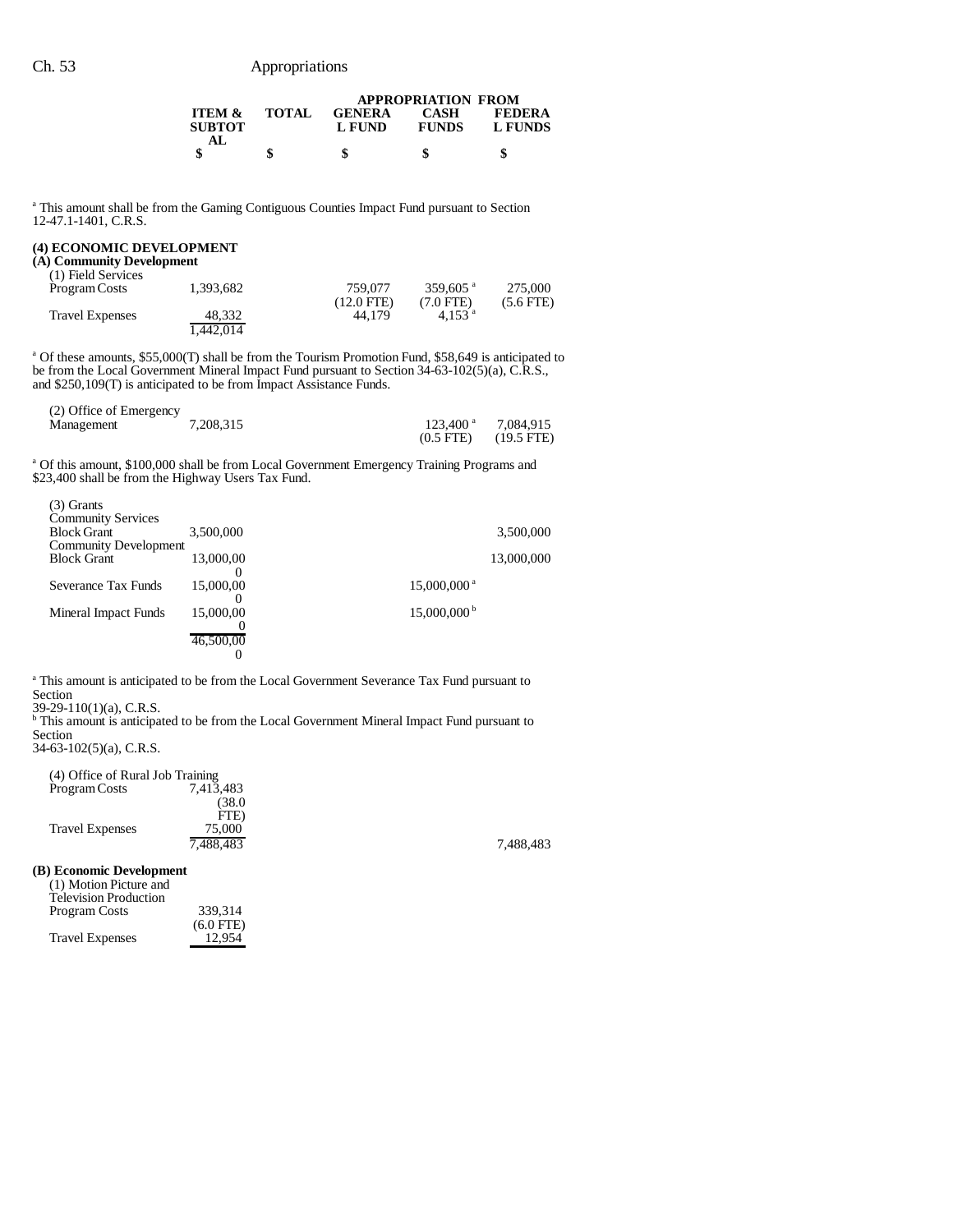| Appropriations |  |
|----------------|--|

|                                           |                                          |              | <b>APPROPRIATION FROM</b>      |                             |                                 |  |
|-------------------------------------------|------------------------------------------|--------------|--------------------------------|-----------------------------|---------------------------------|--|
|                                           | <b>ITEM &amp;</b><br><b>SUBTOT</b><br>AL | <b>TOTAL</b> | <b>GENERA</b><br><b>L FUND</b> | <b>CASH</b><br><b>FUNDS</b> | <b>FEDERA</b><br><b>L FUNDS</b> |  |
|                                           | \$                                       | \$           | \$                             | \$                          | \$                              |  |
|                                           | 352,268                                  |              | 352,268                        |                             |                                 |  |
| (2) Tourism Board<br><b>Program Costs</b> | 11,022,45                                |              |                                |                             |                                 |  |
|                                           | 5<br>9,222,455<br>(23.0)                 |              |                                |                             |                                 |  |
| <b>Travel Expenses</b>                    | FTE)<br>139,750                          |              |                                |                             |                                 |  |
|                                           | 11,162,20<br>5                           |              |                                | $\frac{11.162.205}{9}$      |                                 |  |
|                                           | 9,362,205                                |              |                                | $9,362,205$ <sup>a</sup>    |                                 |  |

<sup>a</sup> This amount shall be from the Tourism Promotion Fund.

| (3) Economic Development<br><b>Commission Incentives</b>                                           |         |         |                        |
|----------------------------------------------------------------------------------------------------|---------|---------|------------------------|
| and Marketing $16, 72$                                                                             | 857,150 | 857,150 |                        |
| (C) Economic Development Programs<br>(1) Department of Agriculture<br><b>Agriculture Marketing</b> | 635.831 | 501,087 | $134.744$ <sup>a</sup> |

a Of this amount, \$64,744 shall be from fees for services and cash raised for economic development programs, and \$70,000(T) shall be from competitive grants that may be received from the Department of Local Affairs, Economic Development Commission.

| (2) Governor's Office of          |           |         |                       |         |
|-----------------------------------|-----------|---------|-----------------------|---------|
| Economic Development              |           |         |                       |         |
| Administration                    | 214,324   | 214,324 |                       |         |
| Administration                    |           |         |                       |         |
| <b>Travel Expenses</b>            | 7,978     | 7,978   |                       |         |
| <b>Business Development</b>       | 864,942   | 766,340 |                       | 98,602  |
| <b>Business Development</b>       |           |         |                       |         |
| <b>Travel Expenses</b>            | 79,490    | 68,092  |                       | 11,398  |
| Grand Junction                    |           |         |                       |         |
| Satellite Office                  | 41,415    | 41,415  |                       |         |
| <b>Grand Junction</b>             |           |         |                       |         |
| <b>Travel Expenses</b>            | 6,438     | 6,438   |                       |         |
| <b>Minority Business Office</b>   | 143,061   | 133,061 | $10,000$ <sup>a</sup> |         |
| <b>Minority Business</b>          |           |         |                       |         |
| <b>Travel Expenses</b>            | 4,890     | 4,890   |                       |         |
| <b>Small Business Assistance</b>  | 96,561    | 96,561  |                       |         |
|                                   | 149,730   | 149,730 |                       |         |
| <b>Small Business Assistance</b>  |           |         |                       |         |
| <b>Travel Expenses</b>            | 6,355     | 6,355   |                       |         |
| <b>Small Business</b>             |           |         |                       |         |
| Development Centers               | 967,614   | 106.031 |                       | 861,583 |
|                                   | 1,029,803 | 52,862  |                       | 976,941 |
| <b>Small Business Development</b> |           |         |                       |         |
| <b>Centers Travel Expenses</b>    | 14,720    | 1,338   |                       | 13,382  |
| Leading Edge Program              | 169,858   | 94,331  | $75,527^{\mathrm{b}}$ |         |
| Leading Edge Program              |           |         |                       |         |
| <b>Travel Expenses</b>            | 4,074     | 2,263   | 1,811 <sup>b</sup>    |         |
| International Trade Office        | 968,489   | 968,489 |                       |         |
| <b>International Trade</b>        |           |         |                       |         |